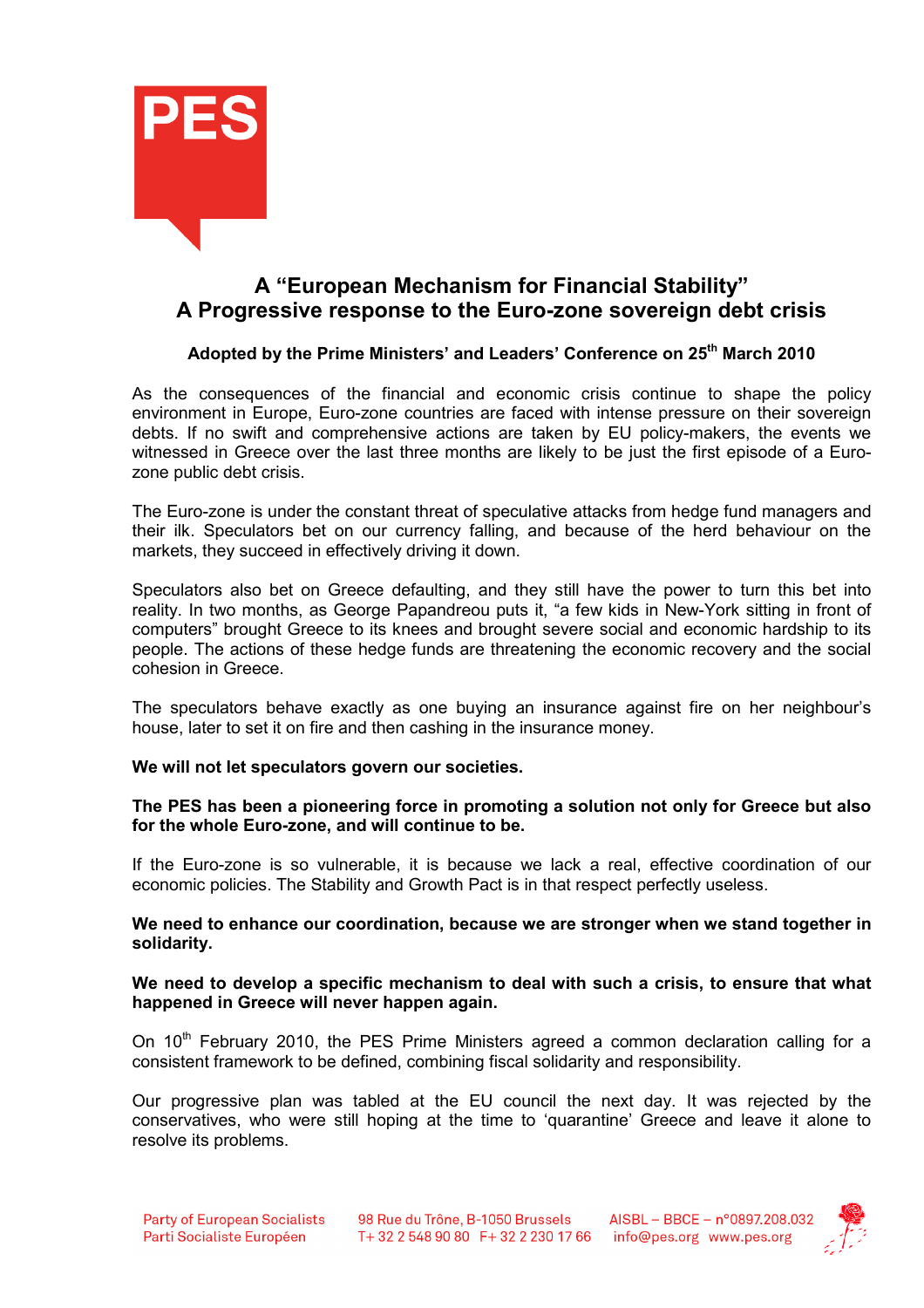We presented our plan to the public at a press conference on  $2<sup>nd</sup>$  March. Since then, the conservatives have been trying to regain credibility by cannibalising our proposal. But their idea of a "European Monetary Fund" – not to mention their subsequent non-commitment to it – falls short of what a fast response to the situation requires.

The Eurogroup meeting of  $15<sup>th</sup>$  March as well as the ECOFIN meeting of  $16<sup>th</sup>$  March 2010 have passed the approval of a solution for Greece to the Spring European Council, on 25-26<sup>th</sup> March. The European Council must now meet its responsibilities and act decisively.

#### We need a truly European solution to a truly European problem. We need a fair, progressive and long-term plan. We need a concrete mechanism to be put on the table now.

The PES, together with the S&D Group at the European Parliament, thus proposes a three step strategy to address the sovereign debt crisis and to strengthen economic policy coordination in the Euro-zone.

- 1. First, the Greek sovereign debt crisis must be solved without delay. In this respect, we ask for the establishment of an emergency credit facility mechanism at the European level, allowing Greece to re-finance its economy at a fair price.
- 2. Second, this emergency mechanism must be converted, over the medium-term, into a permanent feature of the Euro-zone. Our proposal for a permanent crisis-management mechanism, the "European Mechanism for Financial Stability" (EMFS), is presented herein.
- 3. Third, we must develop further the EMFS into a long-term framework for strengthened economic governance in the Euro-zone. The European progressive family will come up with proposals on how to coordinate fiscal and budgetary policies within the European Monetary Union in order to serve the twin purposes of protecting the single currency, now part of the acquis communautaire, and enhancing the efficiency of economic policy in promoting sustainable economic growth and job creation. A properly designed "European Monetary Fund" can be part of this.

### The European Mechanism for Financial Stability

The European Mechanism for Financial Stability is based on common sense and respect for the fiscal sovereignty of the EU Member States. It does not require any changes of the EU Treaty and, above all, will effectively provide the Euro-zone with a 'mosquito net' against hovering speculators.

The European Mechanism for Financial Stability is based on the provision of Article 122 of the TFEU, which allows Member States to act "in a spirit of solidarity" to help a Member State "threatened with severe difficulties caused by […] exceptional occurrences beyond its control." It constitutes the crisis-management arm of the future economic government of the Euro-zone.

It has democratic legitimacy granted by the European Parliament, in particular with respect to Article 121.6 of the TFEU which allows for the EP and the Council to co-decide on rules of mutual surveillance.

Underlying this legitimacy, the European Parliament is the lead institution in the establishment of the plan; the European Commission and the ECOFIN Council deal with its technicalities.

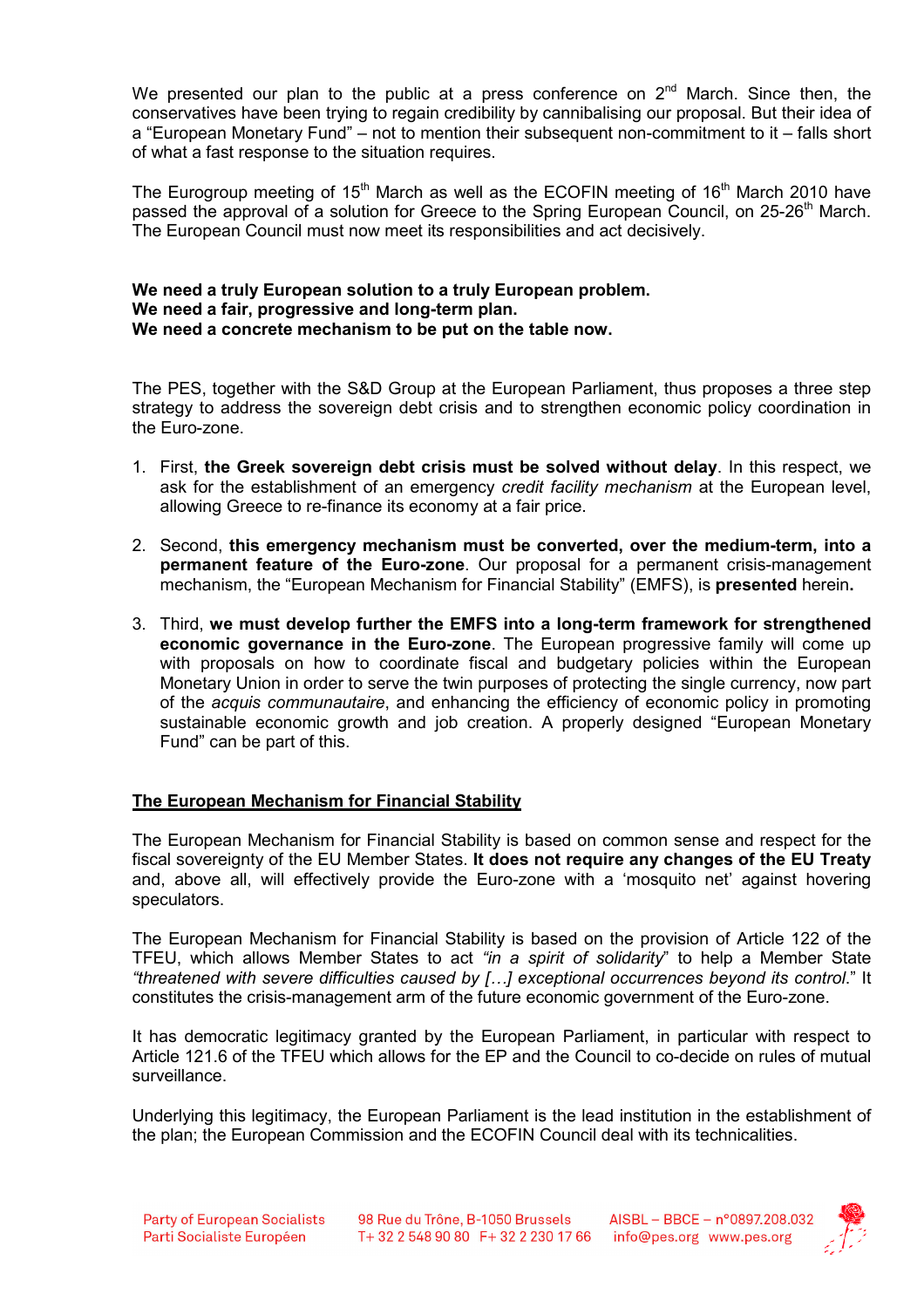A similar mechanism, called the "Balance-of Payment Assistance" already exists in the EU, but only for non-Euro-zone Member States (Art 143 TFEU). Our plan aims at filling this gap without contradicting the no-bailout clause (Art 123 TFEU).

### A single plan for two purposes:

The EMFS is aimed at creating conditions in which a sovereign default from any Euro-zone Member State is clearly judged impossible by the markets. The mechanism thus protects the Euro-zone against speculative attacks on sovereign debt and the single currency.

It also creates the conditions for Euro-zone Member States to borrow at a fair price, in line with real economic fundamentals. Therefore, by enhancing the efficiency of fiscal policies through coordination, the mechanism benefits both economic growth and fiscal consolidation of the whole Euro-zone.

### The process:

Following a formal request by the European Commission, the Council of Economic and Finance Ministers (ECOFIN) can decide to set up a *trustee fund*, managed by the Commission. This decision is based on a set of predetermined rules, codified in a joint European Parliament and Council regulation.

The rules must ensure that only a Member State suffering from a speculative attack can benefit from the mechanism.

The *trustee fund* can borrow on the markets, using the Commission's expertise on bond issues. With the money thus raised, the fund can then lend money to the Member State which needs it.

This loan is only granted if a conditionality agreement is reached with ECOFIN. The loan conditionality must follow a set of principles which guarantee a right balance between the necessary fiscal consolidation and economic growth, job creation and social cohesion. The agreement details a credible medium term strategy, aimed at putting the recipient Member State back onto the right track, with a solidarity support, but not with grants.

The implementation of the plan, and in particular the granting of loans, relies on strengthened mutual surveillance between Euro-zone member States. This mutual surveillance must take into account, on an equal footing, the criteria of public finance sustainability, economic growth, social cohesion and trade imbalances reduction. Reinforcing the balanced approach of the EMFS, the definition of mutual surveillance rules is subject to the co-decision procedure, and is regulated jointly by the European Parliament and the Council.

If the measures decided are not implemented in the receiving Member State, ECOFIN can interrupt the payment of the loan. As a last resort, if no progress is recorded, it can decide to withdraw the execution of the plan altogether. This ensures that both the plan and the Member State's commitment to a fiscal consolidation strategy are credible.

When it is clearly established by ECOFIN that there is no risk of further speculative attacks on the benefiting Member State anymore, and only once the Member State has access to market financing at a fair price, would the plan be deactivated.

### Principles of conditionality:

1. Revenue measures should be favoured over spending measures to achieve fiscal consolidation.